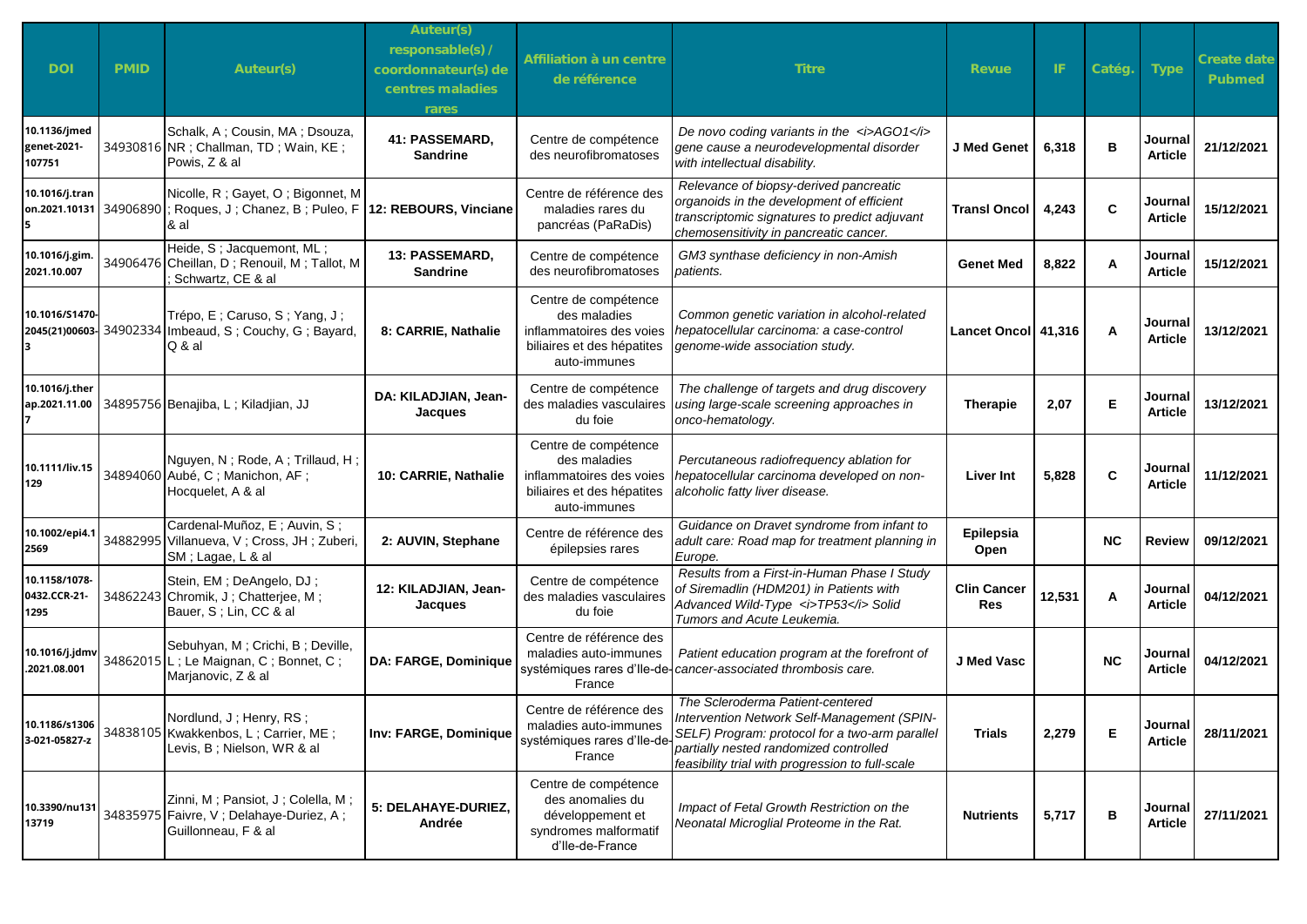| 10.1186/s1322<br>9-021-00474-2           |                  | Amestoy, A; Guillaud, E;<br>34774105 Bucchioni, G; Zalla, T; Umbricht,<br>D; Chatham, C & al            | 9: DELORME, Richard                      | Centre de référence des<br>maladies endocriniennes<br>de la croissance et du<br>développement            | Visual attention and inhibitory control in<br>children, teenagers and adults with autism<br>without intellectual disability: results of<br>oculomotor tasks from a 2-year longitudinal<br>follow-up study (InFoR). | <b>Mol Autism</b>                             | 7,509  | A            | Journal<br><b>Article</b> | 14/11/2021 |
|------------------------------------------|------------------|---------------------------------------------------------------------------------------------------------|------------------------------------------|----------------------------------------------------------------------------------------------------------|--------------------------------------------------------------------------------------------------------------------------------------------------------------------------------------------------------------------|-----------------------------------------------|--------|--------------|---------------------------|------------|
| 10.1016/j.ejmg<br>.2021.104371           |                  | García-Miñaúr, S; Burkitt-Wright,<br>34757053 E; Verloes, A; Shaikh, G; Lebl, J<br>Östman-Smith, I & al | 3: VERLOES, Alain                        | Centre de référence des<br>anomalies du<br>développement et<br>syndromes malformatif<br>d'Ile-de-France  | European Medical Education Initiative on<br>Noonan syndrome: A clinical practice survey<br>assessing the diagnosis and clinical<br>management of individuals with Noonan<br>syndrome across Europe.                | Eur J Med<br>Genet                            | 2,708  | D            | Journal<br><b>Article</b> | 10/11/2021 |
| 10.1016/j.ejmg<br>.2021.104372           |                  | Wolf, CM; Zenker, M; Burkitt-<br>34757052 Wright, E; Edouard, T; García-<br>Miñaúr, S; Lebl, J & al     | <b>ADA: VERLOES, Alain</b>               | Centre de référence des<br>anomalies du<br>développement et<br>syndromes malformatif<br>d'Ile-de-France  | Management of cardiac aspects in children<br>with Noonan syndrome - results from a<br>European clinical practice survey among<br>paediatric cardiologists.                                                         | Eur J Med<br>Genet                            | 2,708  | D            | Journal<br><b>Article</b> | 10/11/2021 |
| 10.1016/j.jhep.<br>2021.10.022           |                  | Landemaine, A; Hamdi-Roze, H;<br>34748893 Cunat, S; Loustaud-Ratti, V;<br>Causse, X; Si Ahmed, SN & al  | 11: CARRIE, Nathalie                     | Centre de compétence<br>des hémochromatoses et<br>autres maladies<br>métaboliques du fer                 | A simple clinical score to promote and<br>enhance ferroportin disease screening.                                                                                                                                   | J Hepatol                                     | 25,083 | A            | Journal<br><b>Article</b> | 08/11/2021 |
| 10.3389/fonc.2<br>021.722436             |                  | Alexander, T; Snowden, JA;<br>34745944 Burman, J; Chang, HD; Del<br>Papa, N; Farge, D & al              | 6: FARGE, Dominique                      | Centre de référence des<br>maladies auto-immunes<br>systémiques rares d'Ile-de<br>France                 | Intestinal Microbiome in Hematopoietic Stem<br>Cell Transplantation For Autoimmune<br>Diseases: Considerations and Perspectives on<br>Behalf of Autoimmune Diseases Working Party<br>(ADWP) of the EBMT.           | <b>Front Oncol</b>                            | 6,244  | $\mathbf c$  | Journal<br><b>Article</b> | 08/11/2021 |
| 10.1038/s4152<br>5-021-00254-0           |                  | Loureiro, LO; Howe, JL; Reuter,<br>34737294 MS; laboni, A; Calli, K;<br>Roshandel, D & al               | 31: DELORME, Richard                     | Centre de référence des<br>maladies endocriniennes<br>de la croissance et du<br>développement            | A recurrent SHANK3 frameshift variant in<br>Autism Spectrum Disorder.                                                                                                                                              | <b>NPJ Genom</b><br>Med                       | 8,617  | A            | Journal<br><b>Article</b> | 05/11/2021 |
| 10.1093/brain<br>comms/fcab2<br>21       |                  | Ebrahimi-Fakhari, D; Alecu, JE;<br>34729478 Brechmann, B; Ziegler, M;<br>Eberhardt, K; Jumo, H & al     | 12: AUVIN, Stephane                      | Centre de référence des<br>épilepsies rares                                                              | High-throughput imaging of ATG9A distribution<br>as a diagnostic functional assay for adaptor<br>protein complex 4-associated hereditary<br>spastic paraplegia.                                                    | <b>Brain</b><br>Commun                        |        | <b>NC</b>    | Journal<br><b>Article</b> | 03/11/2021 |
| 10.1182/blood<br>advances.202<br>1005484 |                  | Farrell, CP; Nicolas, G; Desnick,<br>34724702 RJ ; Parker, CJ ; Lamoril, J ;<br>Gouya, L & al           | 6: GOUYA, Laurent                        | Centre de référence des<br>porphyries et anémies<br>rares du métabolisme du<br>fer                       | ABCB6 Polymorphisms are not Overly<br>Represented in Patients with Porphyria.                                                                                                                                      | <b>Blood Adv</b>                              | 6,686  | $\, {\bf B}$ | Journal<br><b>Article</b> | 01/11/2021 |
| 10.1111/liv.15<br>090                    | 34717041         | Ventura, P; Bonkovsky, HL;<br>Gouya, L; Aguilera-Peiró, P;<br>Montgomery Bissell, D; Stein, PE<br>& al  | 3: GOUYA, Laurent                        | Centre de référence des<br>porphyries et anémies<br>rares du métabolisme du<br>fer                       | Efficacy and safety of givosiran for acute<br>hepatic porphyria: 24-month interim analysis of<br>the randomized phase 3 ENVISION study.                                                                            | <b>Liver Int</b>                              | 5,828  | C            | Journal<br><b>Article</b> | 30/10/2021 |
| 10.1016/j.jaad.<br>2021.10.034           | 34715285 Joly, P |                                                                                                         | Inv: CAUX, Frederic                      | Centre de compétence<br>des maladies rares de la<br>peau et des muqueuses<br>(MAGEC)                     | Incidence and severity of COVID-19 in<br>patients with autoimmune blistering skin<br>d'origine génétique NORD diseases: A nationwide study.                                                                        | J Am Acad<br><b>Dermatol</b>                  | 11,527 | Α            | Journal<br><b>Article</b> | 29/10/2021 |
| 10.1016/j.otsr.<br>2021.103132           | 34706290         | Mallet, C; Campana, M; Mas, V;<br>Simon, AL; Ilharreborde, B                                            | <b>DA: ILHARREBORDE.</b><br><b>Brice</b> | Centre de compétence<br>des anomalies du<br>développement et<br>syndromes malformatif<br>d'Ile-de-France | Is anterior subcapital shortening osteotomy a<br>reliable and reproducible technique in the<br>treatment of severe slipped capital femoral<br>epiphysis?                                                           | Orthop<br><b>Traumatol</b><br><b>Surg Res</b> | 2,256  | D            | Journal<br><b>Article</b> | 27/10/2021 |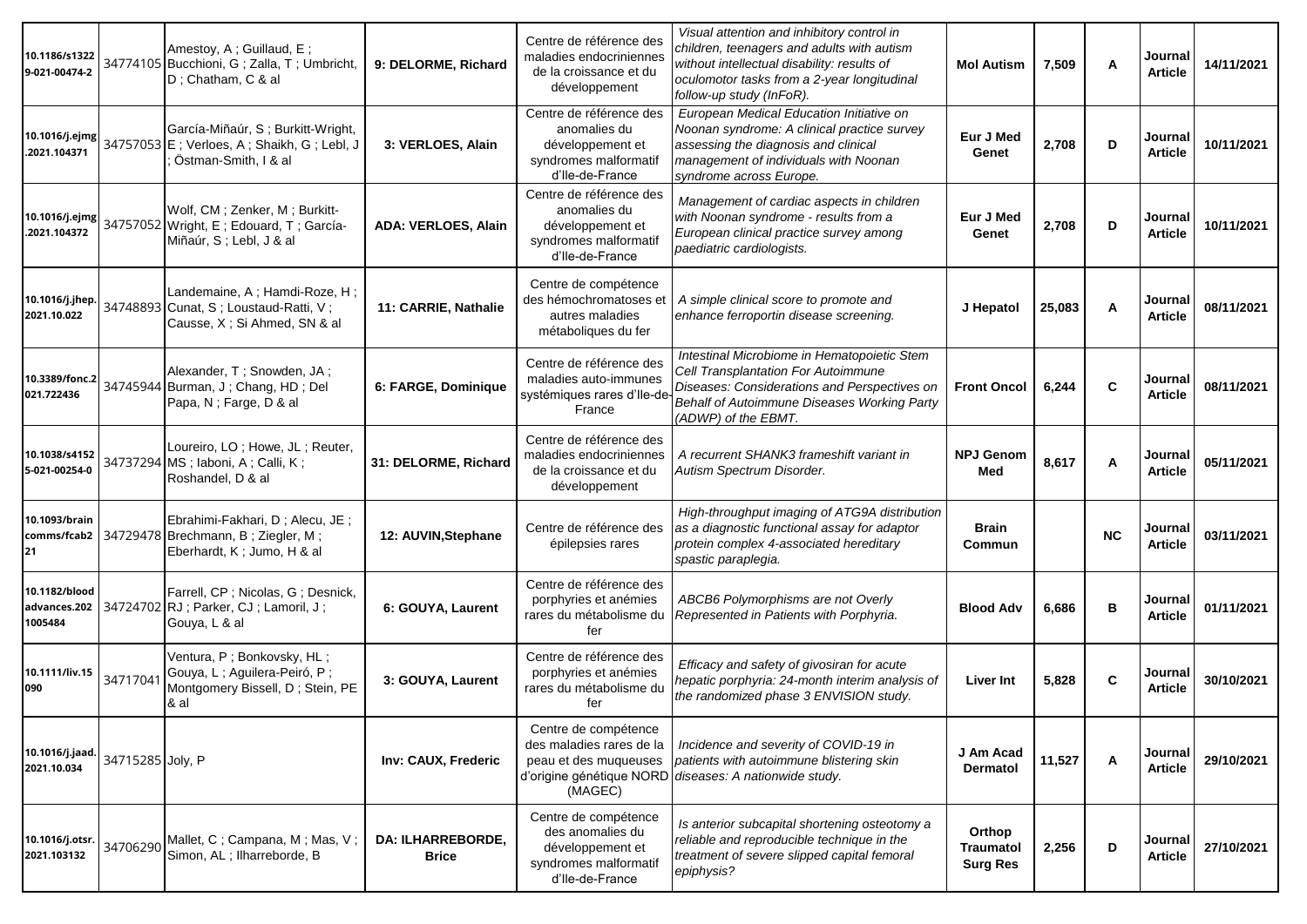| 10.1093/brain<br>comms/fcab2 34704031 Auvin, S<br>34 |                                                                                                             | 1: AUVIN, Stephane                                 | Centre de référence des<br>épilepsies rares                                                                                                                                                                        | New developments for dietary treatment of<br>epilepsy after a century of history for the<br>ketogenic diet.                                                                                               | Brain<br>Commun                                      |        | <b>NC</b>   | Journal<br><b>Article</b> | 27/10/2021 |
|------------------------------------------------------|-------------------------------------------------------------------------------------------------------------|----------------------------------------------------|--------------------------------------------------------------------------------------------------------------------------------------------------------------------------------------------------------------------|-----------------------------------------------------------------------------------------------------------------------------------------------------------------------------------------------------------|------------------------------------------------------|--------|-------------|---------------------------|------------|
| 10.1016/j.ann<br>5                                   | Castel, M; Alexandre, M; Jelti, L;<br>der.2021.08.00 34702559 Pham-Ledard, A; Viguier, M;<br>Bédane, C & al | <b>ADA: CAUX, Frederic</b>                         | Centre de compétence<br>des maladies rares de la<br>peau et des muqueuses<br>d'origine génétique NORD<br>(MAGEC)                                                                                                   | Updated French guidelines for the therapeutic<br>management of bullous pemphigoid.                                                                                                                        | Ann<br><b>Dermatol</b><br>Venereol                   | 0,777  | E           | Other                     | 27/10/2021 |
| 10.1111/apt.1<br>6661                                | Pol, S; Luzivika Nzinga, C;<br>34699103 Dorival, C; Zoulim, F; Cagnot, C<br>Decaens, T & al                 | 10: CARRIE, Nathalie                               | Centre de compétence<br>des maladies<br>inflammatoires des voies<br>biliaires et des hépatites<br>auto-immunes                                                                                                     | Corrigendum.                                                                                                                                                                                              | <b>Aliment</b><br><b>Pharmacol</b><br><b>Ther</b>    | 8,171  | А           | Erratum                   | 26/10/2021 |
| 10.1007/s0033<br>0-021-08307-9                       | Benoit, C; Rodrigues, A;<br>34694452 Calderaro, J; Charpy, C;<br>Simonin, S; Deybach, JC & al               | 7: GOUYA, Laurent                                  | Centre de référence des<br>porphyries et anémies<br>rares du métabolisme du<br>fer                                                                                                                                 | Autofluorescence imaging within the liver: a<br>promising tool for the detection and<br>characterization of primary liver tumors.                                                                         | <b>Eur Radiol</b>                                    | 5,315  | в           | Journal<br><b>Article</b> | 25/10/2021 |
| 10.1111/epi.17<br>106                                | Sullivan, J; Specchio, N;<br>34676542 Devinsky, O; Auvin, S; Perry, MS<br>Strzelczyk, A & al                | 4: AUVIN, Stephane                                 | Centre de référence des<br>épilepsies rares                                                                                                                                                                        | Fenfluramine significantly reduces day-to-day<br>seizure burden by increasing number of seizure-<br>free days and time between seizures in<br>patients with Dravet syndrome: A time-to-event<br>analysis. | Epilepsia                                            | 5,864  | в           | Journal<br><b>Article</b> | 22/10/2021 |
| 10.1136/thora<br>xjnl-2021-<br>217870                | Nathan, N; Montagne, ME;<br>34675126 Macchi, O; Rosental, PA;<br>Chauveau, S; Jeny, F & al                  | 20: HOUDOUIN,<br>Veronique;<br>25: MEINZER, Ulrich | Centre de compétence<br>des maladies respiratoires<br>rares (RespiRare)<br>Centre de référence des<br>rhumatismes<br>inflammatoires et<br>maladies autoimmunes<br>systémiques rares de<br>l'enfant (RAISE)         | Exposure to inorganic particles in paediatric<br>sarcoidosis: the PEDIASARC study.                                                                                                                        | <b>Thorax</b>                                        | 9,139  | в           | Journal<br><b>Article</b> | 22/10/2021 |
| 10.1136/archd<br>ischild-2021-<br>321967             | 34656994 Michel, M; Alberti, C; Carel, JC;<br>Chevreul, K                                                   | 3: CAREL, Jean-Claude                              | Centre de compétence<br>des maladies rares du<br>métabolisme du calcium et<br>du phosphate<br>Centre de compétence<br>des pathologies rares de<br>l'insulino-sécrétion et de<br>l'insulino-sensibilité<br>(PRISIS) | Social inequalities in access to care at birth<br>and neonatal mortality: an observational study.                                                                                                         | <b>Arch Dis</b><br><b>Child Fetal</b><br>Neonatal Ed | 5,747  | Α           | Journal<br>Article        | 17/10/2021 |
| 10.1016/j.dld.2<br>021.09.017                        | Aparicio, T; Layese, R; Hemery,<br>34654679 $F$ ; Tournigand, C; Paillaud, E;<br>De Angelis, N & al         | 8: CARRIE, Nathalie                                | Centre de compétence<br>des maladies<br>inflammatoires des voies<br>biliaires et des hépatites<br>auto-immunes                                                                                                     | Effect of lockdown on digestive system cancer<br>care amongst older patients during the first<br>wave of COVID-19: The CADIGCOVAGE<br>multicentre cohort study.                                           | Dig Liver Dis                                        | 4,088  | $\mathbf c$ | Journal<br><b>Article</b> | 16/10/2021 |
| 10.1164/rccm.<br>202108-1908ST                       | Shah, FA; Meyer, NJ; Angus, DC<br>34652268 ; Awdish, R; Azoulay, É; Calfee,<br>CS & al                      | 5: AZOULAY, Elie                                   | Centre de référence des<br>microangiopathies<br>thrombotiques (CNR-<br>MAT)                                                                                                                                        | A Research Agenda for Precision Medicine in<br>Sepsis and Acute Respiratory Distress<br>Syndrome: An Official American Thoracic<br>Society Research Statement.                                            | Am J Respir<br><b>Crit Care</b><br>Med               | 21,405 | A           | Journal<br><b>Article</b> | 15/10/2021 |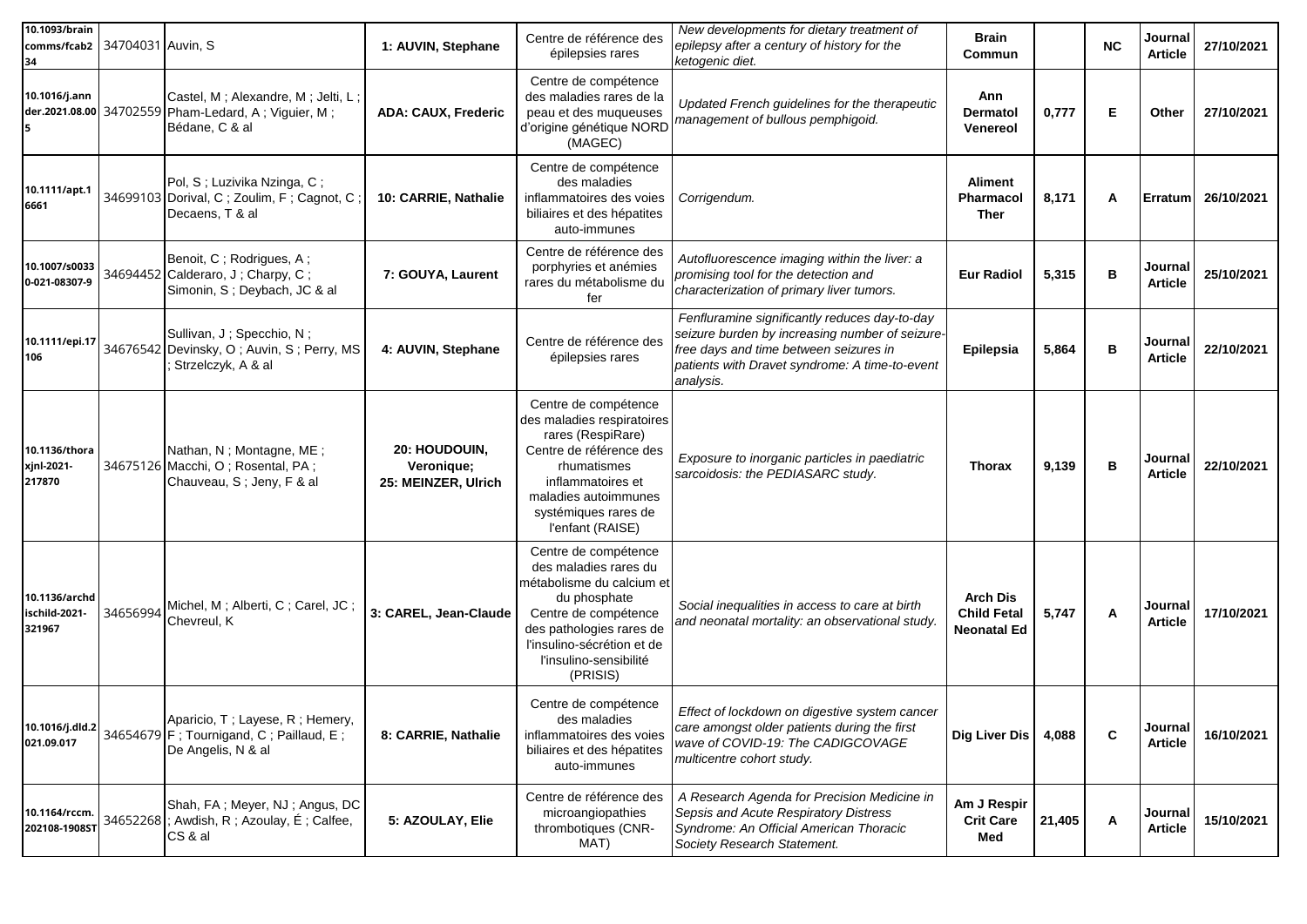| 10.1212/WNL.<br>000000000001<br>2947 |          | Riant, F; Roos, C; Roubertie, A;<br>34649875 Barbance, C; Hadjadj, J; Auvin,<br>S & al                                | 6: AUVIN, Stephane                               | Centre de référence des<br>épilepsies rares                                                                                                                                                                        | Hemiplegic Migraine Associated With<br><i>PRRT2</i> Mutations: A Clinical and<br>Genetic Study.                                                                                         | Neurology                                           | 9,91  | A            | Journal<br><b>Article</b> | 15/10/2021 |
|--------------------------------------|----------|-----------------------------------------------------------------------------------------------------------------------|--------------------------------------------------|--------------------------------------------------------------------------------------------------------------------------------------------------------------------------------------------------------------------|-----------------------------------------------------------------------------------------------------------------------------------------------------------------------------------------|-----------------------------------------------------|-------|--------------|---------------------------|------------|
| 10.1089/can.2<br>021.0094            | 34648718 | Barré, T; Pol, S; Ramier, C; Di<br>Beo, V; Carrat, F; Bureau, M & al                                                  | Inv: CARRIE, Nathalie                            | Centre de compétence<br>des maladies<br>inflammatoires des voies<br>biliaires et des hépatites<br>auto-immunes                                                                                                     | Cannabis Use Is Inversely Associated with<br>Overweight and Obesity in Hepatitis B Virus-<br>Infected Patients (ANRS CO22 Hepather<br>Cohort).                                          | <b>Cannabis</b><br>Cannabinoid<br><b>Res</b>        | 5,764 | в            | Journal<br><b>Article</b> | 14/10/2021 |
| 10.1186/s1290<br>9-021-02955-7       |          | Passemard, S; Faye, A;<br>34645453 Dubertret, C; Peyre, H; Vorms, C<br>Boimare, V & al                                | 1: PASSEMARD,<br>Sandrine:<br>7: AUVIN, Stephane | Centre de compétence<br>des neurofibromatoses<br>Centre de référence des<br>épilepsies rares                                                                                                                       | Covid-19 crisis impact on the next generation<br>of physicians: a survey of 800 medical<br>students.                                                                                    | <b>BMC Med</b><br><b>Educ</b>                       | 2,463 | C            | Journal<br><b>Article</b> | 14/10/2021 |
| 10.1097/CCM.0<br>356                 |          | Martin, GS; Kane-Gill, SL;<br>000000000005 34643576 Nadkarni, V; Sorce, LR; Kaplan,<br>LJ ; Cecconi, M & al           | 7: AZOULAY, Elie                                 | Centre de référence des<br>microangiopathies<br>thrombotiques (CNR-<br>MAT)                                                                                                                                        | The Evolution of Toolkits and Bundles to<br>Improve the Care of Sepsis Patients.                                                                                                        | <b>Crit Care</b><br>Med                             | 7,598 | В            | Journal<br><b>Article</b> | 13/10/2021 |
| 10.1186/s1322<br>9-021-00472-4       |          | Ellul, P; Rosenzwajg, M; Peyre,<br>34641964 H; Fourcade, G; Mariotti-<br>Ferrandiz, E; Trebossen, V & al              | DA: DELORME, Richard                             | Centre de référence des<br>maladies endocriniennes<br>de la croissance et du<br>développement                                                                                                                      | Regulatory T lymphocytes/Th17 lymphocytes<br>imbalance in autism spectrum disorders:<br>evidence from a meta-analysis.                                                                  | <b>Mol Autism</b>                                   | 7,509 | Α            | Journal<br><b>Article</b> | 13/10/2021 |
| 10.1210/cline<br>m/dgab747           |          | 34636892 Léger, J; Delcour, C; Carel, JC                                                                              | DA: CAREL, Jean-<br>Claude                       | Centre de compétence<br>des maladies rares du<br>métabolisme du calcium et<br>du phosphate<br>Centre de compétence<br>des pathologies rares de<br>l'insulino-sécrétion et de<br>l'insulino-sensibilité<br>(PRISIS) | APPROACH TO THE PATIENT Fetal and<br>neonatal thyroid dysfunction.                                                                                                                      | J Clin<br><b>Endocrinol</b><br>Metab                | 5,958 | в            | Journal<br><b>Article</b> | 12/10/2021 |
| 10.1016/j.rcot<br>2021.09.132        | 34630763 | Simon, AL; Kassab Hassan, S;<br>Julien-Marsollier, F; Happiette, A<br>Jehanno, P; Delvaque, JG & al                   | <b>DA: ILHARREBORDE.</b><br><b>Brice</b>         | Centre de compétence<br>des anomalies du<br>développement et<br>syndromes malformatif<br>d'Ile-de-France                                                                                                           | [Descriptive analysis of pediatric orthopedic<br>surgical emergencies during the COVID-<br>19 lockdown: Single-center<br>observational study in a pandemic red-zone<br>area in France]. |                                                     |       | <b>NC</b>    | Journal<br><b>Article</b> | 11/10/2021 |
| 10.1016/j.ejvs.<br>2021.08.016       |          | Pellenc, Q; Girault, A; Roussel, A<br>34627679; Milleron, O; Jondeau, G;<br>Castier, Y                                | <b>ADA: JONDEAU,</b><br>Guillaume                | Centre de référence du<br>syndrome de Marfan et<br>maladies apparentées                                                                                                                                            | Preliminary Experience With Custom Made<br>Hourglass Shaped Thoracic Stent Grafts for<br>Endovascular Thoracic Aortic Coarctation<br>Repair in Adults.                                  | <b>Eur J Vasc</b><br><b>Endovasc</b><br><b>Surg</b> | 7,069 | Α            | Letter                    | 10/10/2021 |
| 10.1007/s1173<br>9-021-02858-x       | 34626318 | Martínez-Urbistondo, D; de la<br>Garza, RG ; Villares-Fernández, P<br>Font, C; Schellong, S; López-<br>Núñez, JJ & al | Inv: FARGE, Dominique                            | Centre de référence des<br>maladies auto-immunes<br>France                                                                                                                                                         | Liver status and outcomes in patients without<br>previous known liver disease receiving<br>systémiques rares d'Ile-de-anticoagulant therapy for venous<br>thromboembolism.              | <b>Intern Emerg</b><br>Med                          | 3,397 | $\mathbf{C}$ | Journal<br><b>Article</b> | 09/10/2021 |
| 10.1126/sciim                        |          | Keller, B; Strohmeier, V; Harder,<br>munol.abh089 34623902   I; Unger, S; Payne, KJ;<br>Andrieux, G & al              | 46: FIESCHI, Claire-<br>Marie                    | Centre de référence des<br>déficits immunitaires<br>héréditaires (CEREDIH)                                                                                                                                         | The expansion of human T-bet<br><sup>high</sup> CD21 <sup>low</sup> B<br>cells is T cell dependent.                                                                                     | Sci Immunol   17,727                                |       | Α            | Journal<br><b>Article</b> | 08/10/2021 |
| 10.1007/s0027<br>7-021-04683-w       |          | Kuykendall, AT; Sun, L;<br>34622316 Mascarenhas, J; Kiladjian, JJ;<br>Vannucchi, AM; Wang, J & al                     | 4: KILADJIAN, Jean-<br>Jacques                   | Centre de compétence<br>des maladies vasculaires<br>du foie                                                                                                                                                        | Favorable overall survival with imetelstat in<br>relapsed/refractory myelofibrosis patients<br>compared with real-world data.                                                           | Ann Hematol                                         | 3,673 | $\mathbf c$  | Journal<br><b>Article</b> | 08/10/2021 |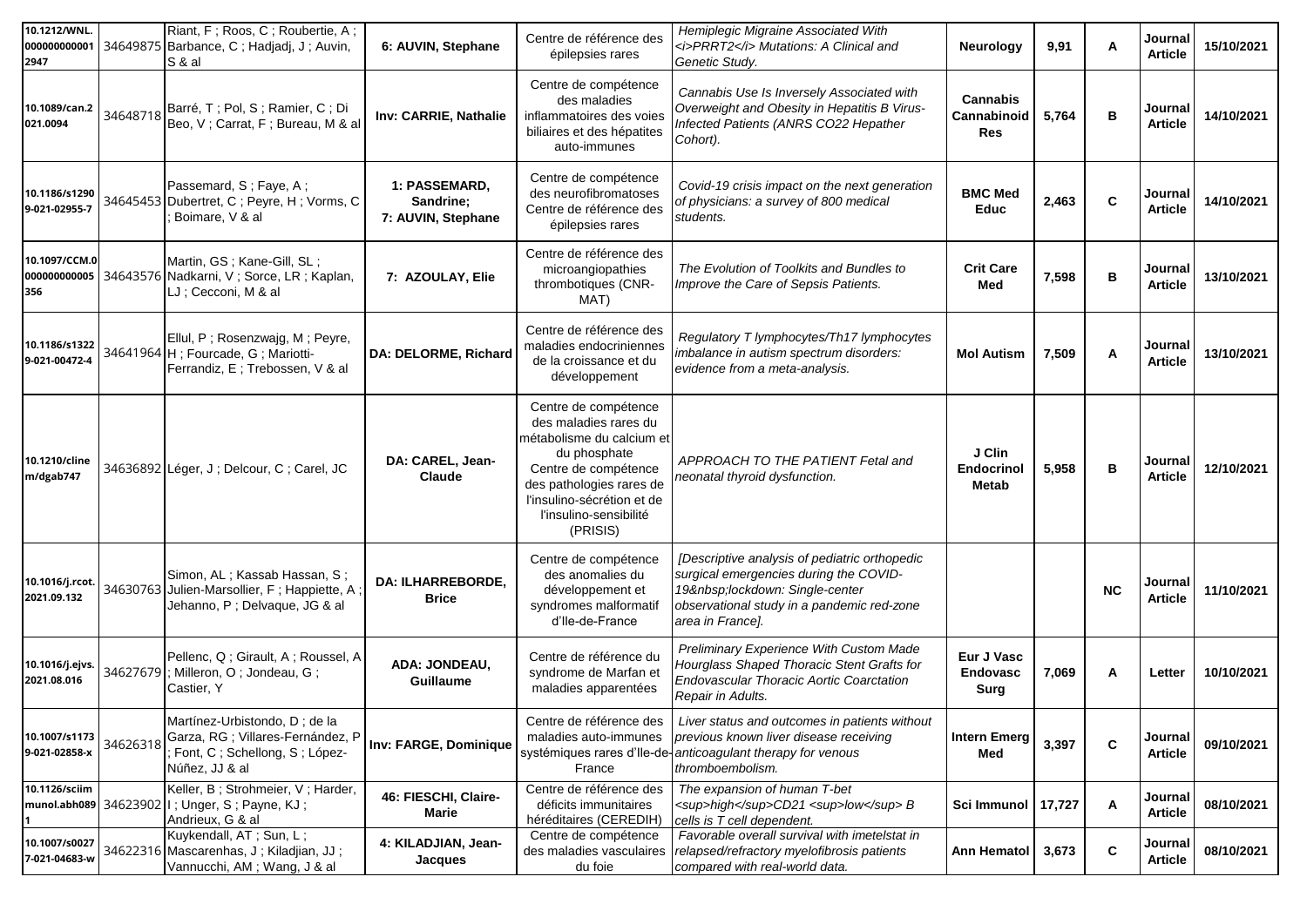| 10.1001/jama<br>networkopen.<br>2021.28611 | 34618041 | Cousien, A; Acquaviva, E;<br>Kernéis, S; Yazdanpanah, Y;<br>Delorme, R                                               | DA: DELORME, Richard                                  | Centre de référence des<br>maladies endocriniennes<br>de la croissance et du<br>développement                                                                | Temporal Trends in Suicide Attempts Among<br>Children in the Decade Before and During the<br>COVID-19 Pandemic in Paris, France.                                                     | <b>JAMA Netw</b><br>Open                      | 8,483  | Α | Journal<br><b>Article</b> | 07/10/2021 |
|--------------------------------------------|----------|----------------------------------------------------------------------------------------------------------------------|-------------------------------------------------------|--------------------------------------------------------------------------------------------------------------------------------------------------------------|--------------------------------------------------------------------------------------------------------------------------------------------------------------------------------------|-----------------------------------------------|--------|---|---------------------------|------------|
| 10.3322/caac.<br>21702                     |          | Shimabukuro-Vornhagen, A; Böll,<br>34613616 B; Schellongowski, P; Valade, S<br>Metaxa, V; Azoulay, E & al            | ADA: AZOULAY, Elie                                    | Centre de référence des<br>microangiopathies<br>thrombotiques (CNR-<br>MAT)                                                                                  | Critical care management of chimeric antigen<br>receptor T-cell therapy recipients.                                                                                                  | <b>CA Cancer J</b><br><b>Clin</b>             | 508,7  | Α | Review                    | 06/10/2021 |
| 10.1002/ana.2<br>6242                      |          | Aloui, C; Hervé, D; Marenne, G<br>34606115 Savenier, F; Le Guennec, K;<br>Bergametti, F & al                         | 18: CHABRIAT, Hugues                                  | Centre de référence des<br>maladies vasculaires rares<br>du cerveau et de l'œil<br>(CERVCO)                                                                  | End-Truncated LAMB1 Causes a Hippocampal<br>Memory Defect and a Leukoencephalopathy.                                                                                                 | <b>Ann Neurol</b>                             | 10,422 | Α | Journal<br><b>Article</b> | 04/10/2021 |
| 10.1016/j.atho<br>racsur.2021.0<br>8.056   |          | Radu, D; Freynet, O;<br>34599907 Kambouchner, M; Boubaya, M;<br>Nunes, H; Uzunhan, Y & al                            | 6: UZUNHAN, Yurdagul                                  | Centre de compétence<br>des maladies auto-<br>immunes systémiques<br>rares d'Ile-de-France                                                                   | Diagnosis yield and safety of surgical biopsy in<br>interstitial lung diseases: a prospective study.                                                                                 | <b>Ann Thorac</b><br><b>Surg</b>              | 4,33   | в | Journal<br><b>Article</b> | 02/10/2021 |
| 10.1016/j.otsr.<br>2021.103086             |          | Simon, AL; Hallé, A; Tanase, A;<br>34597827 Peuchmaur, M; Jehanno, P;<br>Ilharreborde, B                             | <b>DA: ILHARREBORDE,</b><br><b>Brice</b>              | Centre de compétence<br>des anomalies du<br>développement et<br>syndromes malformatif<br>d'Ile-de-France                                                     | Is magnetic resonance imaging reliable for<br>assessing osteosarcoma of the knee joint in<br>children?                                                                               | Orthop<br><b>Traumatol</b><br><b>Surg Res</b> | 2,256  | D | Journal<br><b>Article</b> | 01/10/2021 |
| 10.1016/j.otsr.<br>2021.103088             | 34597824 | Simon, AL; Kassab Hassan, S;<br>Julien-Marsollier, F; Happiette, A<br>Jehanno, P; Delvaque, JG & al                  | <b>DA: ILHARREBORDE,</b><br><b>Brice</b>              | Centre de compétence<br>des anomalies du<br>développement et<br>syndromes malformatif<br>d'Ile-de-France                                                     | Descriptive analysis of pediatric orthopedic<br>surgical emergencies during the COVID-19<br>lockdown: Single-center observational study in<br>a pandemic red-zone area in France.    | Orthop<br><b>Traumatol</b><br><b>Surg Res</b> | 2,256  | D | Journal<br><b>Article</b> | 01/10/2021 |
| 10.2147/NSS.S<br>311283                    |          | Vellieux, G ; Frija-Masson, J ;<br>34594143 Rouvel-Tallec, A; Drouot, X;<br>d'"'Ortho, MP                            | DA: D ORTHO, Marie-<br>Pia                            | Centre de compétence<br>des narcolepsies et<br>hypersomnies rares                                                                                            | Narcolepsy Type 1: A Remitting Disease? An<br>Unusual Case Report.                                                                                                                   | <b>Nat Sci Sleep</b>                          | 5,346  | в | Other                     | 01/10/2021 |
| 10.1111/bjh.17<br>868                      |          | Maisonobe, L; Bertinchamp, R;<br>34585382 Damian, L; Gérard, L; Berisha, M<br>Guillet, S & al                        | 7: FIESCHI, Claire-<br>Marie;<br>9: FADLALLAH, Jehane | Centre de référence des<br>déficits immunitaires<br>héréditaires (CEREDIH)<br>Centre de compétence<br>des cytopénies<br>autoimmunes de l'adulte<br>(CeReCAI) | Characteristics of thrombocytopenia,<br>anasarca, fever, reticulin fibrosis and<br>organomegaly syndrome: a retrospective study<br>from a large Western cohort.                      | Br J<br>Haematol                              | 6,998  | в | Journal<br>Article        | 29/09/2021 |
| 10.3390/cells1<br>0092498                  |          | Quinaux, T; Bertholet-Thomas, A<br>34572146 ; Servais, A; Boyer, O; Vrillon, I;<br>Hogan, J & al                     | 6: HOGAN, Julien                                      | <b>MAladies Rénales</b><br>Héréditaires de l'Enfant et<br>de l'Adulte (MARHEA)                                                                               | Response to Cysteamine in Osteoclasts<br>Obtained from Patients with Nephropathic<br>Cystinosis: A Genotype/Phenotype Correlation.                                                   | <b>Cells</b>                                  | 6,6    | C | Journal<br><b>Article</b> | 28/09/2021 |
| 10.1161/CIRCE<br>P.121.009853              |          | Martins, RP ; Maille, B ; Bessière,<br>34565166 F ; Benali, K ; Guenancia, C ;<br>Algalarrondo, V & al               | 6: ALGALARRONDO,<br>Vincent                           | Neuropathies amyloïdes<br>familiales et autres<br>neuropathies<br>périphériques rares<br>(NNERF)                                                             | Left Ventricular Assist Device Implantation As<br>a Bailout Strategy for the Management of<br>Refractory Electrical Storm and Cardiogenic<br>Shock.                                  | Circ<br>Arrhythm<br>Electrophysi<br>ol        | 6,568  | в | Letter                    | 27/09/2021 |
| 10.1016/j.jelec<br>9.009                   |          | Extramiana, F; Laporte, PL;<br>trocard.2021.0 34563332 Vaglio, M; Denjoy, I; Maison-<br>Blanche, P; Badilini, F & al | DA: LEENHARDT,<br><b>Antoine</b>                      | Centre de référence des<br>cardiomyopathies et des<br>troubles du rythme<br>cardiaque héréditaires ou syndrome.<br>rares                                     | Computerized automated algorithm-based<br>analyses of digitized paper ECGs in Brugada                                                                                                | Electrocardio                                 | 1,438  | E | Journal<br><b>Article</b> | 26/09/2021 |
| 10.1111/bjh.17<br>848                      |          | Maslah, N; Ravdan, O; Drevon, L<br>34562020 ; Verger, E; Belkhodja, C;<br>Chomienne, C & al                          | 8: KILADJIAN, Jean-<br>Jacques                        | Centre de compétence<br>des maladies vasculaires<br>du foie                                                                                                  | Revisiting Diagnostic performances of serum<br>erythropoïetin level and JAK2 mutation for<br>polycythemias: analysis of a cohort of 1090<br>patients with red cell mass measurement. | Br J<br>Haematol                              | 6,998  | В | Journal<br><b>Article</b> | 25/09/2021 |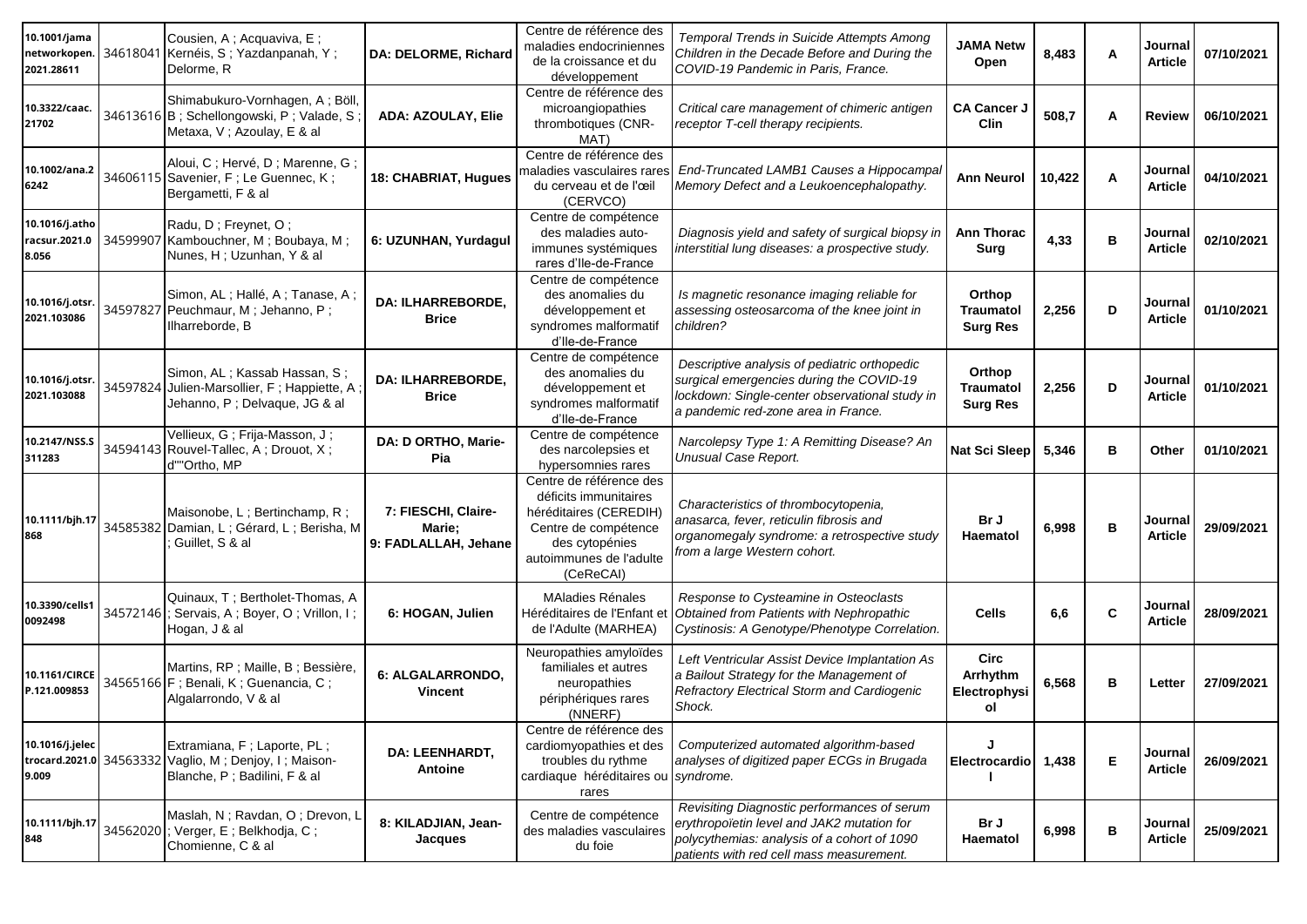| 10.1097/PAS.0<br>000000000001<br>813         | Calvani, J; Gérard, L; Fadlallah,<br>34560683 J; Poullot, E; Galicier, L; Robe,<br>C & al               | 3: FADLALLAH, Jehane           | Centre de compétence<br>des cytopénies<br>autoimmunes de l'adulte<br>(CeReCAI)                                                  | A Comprehensive Clinicopathologic and<br>Molecular Study of 19 Primary Effusion<br>Lymphomas in HIV-infected Patients.                                                                                                                                                                                                               | Am J Surg<br>Pathol                              | 6,394  | Α  | Journal<br><b>Article</b>   | 24/09/2021 |
|----------------------------------------------|---------------------------------------------------------------------------------------------------------|--------------------------------|---------------------------------------------------------------------------------------------------------------------------------|--------------------------------------------------------------------------------------------------------------------------------------------------------------------------------------------------------------------------------------------------------------------------------------------------------------------------------------|--------------------------------------------------|--------|----|-----------------------------|------------|
| 10.1182/blood<br>advances.202<br>1004971     | De Waele, L; Curie, A; Kangro, K<br>34559219 ; Tellier, E; Kaplanski, G; Männik,<br>A & al              | 10: VEYRADIER, Agnes           | Centre de référence de la<br>maladie de Willebrand                                                                              | Anti-cysteine/spacer antibodies that open<br>ADAMTS13 are a common feature in iTTP.                                                                                                                                                                                                                                                  | <b>Blood Adv</b>                                 | 6,686  | B  | Journal<br><b>Article</b>   | 24/09/2021 |
| 10.1038/s4159<br>8-021-98012-w               | Nuzzo, A; Guedj, K; Curac, S;<br>34556697 Hercend, C; Bendavid, C; Gault,<br>N & al                     | Inv: PLESSIER, Aurelie         | Centre de référence des<br>maladies vasculaires du<br>foie                                                                      | Accuracy of citrulline, I-FABP and D-lactate in<br>the diagnosis of acute mesenteric ischemia.                                                                                                                                                                                                                                       | Sci Rep                                          | 4,379  | B  | Journal<br><b>Article</b>   | 24/09/2021 |
| 10.3324/haem<br>atol.2021.2794<br>15         | Verstovsek, S; Mesa, R; Talpaz,<br>34551507 M; Kiladjian, JJ; Harrison, CN;<br>Oh, ST & al              | 4: KILADJIAN, Jean-<br>Jacques | Centre de compétence<br>des maladies vasculaires<br>du foie                                                                     | Retrospective analysis of pacritinib in patients<br>with myelofibrosis and severe<br>thrombocytopenia.                                                                                                                                                                                                                               | Haematologi<br>ca                                | 9,941  | Α  | Journal<br><b>Article</b>   | 23/09/2021 |
| 10.1038/s4140<br>9-021-01462-z               | Houist, AL; Bondeelle, L;<br>34548625 Salmona, M; LeGoff, J; de<br>Latour, RP ; Rivière, F & al         | 8: HOUDOUIN,<br>Veronique      | Centre de compétence<br>des maladies respiratoires<br>rares (RespiRare)                                                         | Evaluation of prognostic scores for respiratory<br>syncytial virus infection in a French multicentre<br>cohort of allogeneic haematopoietic stem cell<br>transplantation recipients.                                                                                                                                                 | <b>Bone Marrow</b><br><b>Transplant</b>          | 5,483  | B  | Journal<br><b>Article</b>   | 22/09/2021 |
| 10.1158/1055-<br>9965.EPI-21-<br>0169        | Katzke, VA; Le Cornet, C;<br>34548327 Mahfouz, R; Brauer, B; Johnson,<br>T; Canzian, F & al             | 7: REBOURS, Vinciane           | Centre de référence des<br>maladies rares du<br>pancréas (PaRaDis)                                                              | Are Circulating Immune Cells a Determinant of<br>Pancreatic Cancer Risk? A Prospective Study<br>Using Epigenetic Cell Count Measures.                                                                                                                                                                                                | Cancer<br>Epidemiol<br><b>Biomarkers</b><br>Prev | 4,254  | B  | Comme<br>nt                 | 22/09/2021 |
| 10.1212/WNL.<br>000000000001<br>2828         | Devianne, J; Legris, N; Crassard,<br>34544816   I ; Bellesme, C ; Bejot, Y ;<br>Guidoux, C & al         | 8: GERMANAUD, David            | Centre de référence des<br>déficiences intellectuelles<br>de causes rares                                                       | Epidemiology, Clinical Features, and Outcome<br>in a Cohort of Adolescents With Cerebral<br>Venous Thrombosis.                                                                                                                                                                                                                       | Neurology                                        | 9,91   | Α  | Journal<br><b>Article</b>   | 21/09/2021 |
| 10.1186/s1322<br>9-021-00464-4               | Antoun, S; Ellul, P; Peyre, H;<br>34537069 Rosenzwajg, M; Gressens, P;<br>Klatzmann, D & al             | DA: DELORME, Richard           | Centre de référence des<br>maladies endocriniennes<br>de la croissance et du<br>développement                                   | Fever during pregnancy as a risk factor for<br>neurodevelopmental disorders: results from a<br>systematic review and meta-analysis.                                                                                                                                                                                                  | <b>Mol Autism</b>                                | 7,509  | A  | Journal<br><b>Article</b>   | 19/09/2021 |
| 10.1016/S1474<br>4422(21)00251-34536405<br>9 | Mercuri, E; Muntoni, F;<br>Baranello, G; Masson, R;<br>Boespflug-Tanguy, O; Bruno, C &<br>al            | 5: BOESPFLUG-<br>TANGUY, Odile | Centre de référence des<br>leucodystrophies et leuco<br>encéphalopathies rares<br>(LEUKOFRANCE)                                 | Onasemnogene abeparvovec gene therapy for<br>symptomatic infantile-onset spinal muscular<br>atrophy type 1 (STR1VE-EU): an open-label,<br>single-arm, multicentre, phase 3 trial.                                                                                                                                                    | Lancet<br><b>Neurol</b>                          | 44,182 | A  | Comme<br>nt                 | 18/09/2021 |
| 10.1016/S1470-<br>2045(21)00428-34529931     | Moreau, P; Hulin, C; Perrot, A;<br>Arnulf, B; Belhadj, K;<br>Benboubker, L & al                         | 4: ARNULF, Bertrand            | Centre de compétence de<br>l'amylose AL et autres<br>maladies par dépôt<br>d'immunoglobulines<br>monoclonales                   | Maintenance with daratumumab or observation<br>following treatment with bortezomib,<br>thalidomide, and dexamethasone with or<br>without daratumumab and autologous stem-cell   Lancet Oncol   41,316<br>transplant in patients with newly diagnosed<br>multiple myeloma (CASSIOPEIA): an open-<br>label, randomised, phase 3 trial. |                                                  |        | A  | Journal<br><b>Article</b>   | 16/09/2021 |
| 10.1093/ibd/iz<br>ab139                      | Bader-Meunier, B; Martins, AL;<br>34525209 Charbit-Henrion, F; Meinzer, U;<br>Belot, A; Cuisset, L & al | 4: MEINZER, Ulrich             | Centre de référence des<br>rhumatismes<br>inflammatoires et<br>maladies autoimmunes<br>systémiques rares de<br>l'enfant (RAISE) | Mevalonate Kinase Deficiency: A Cause of<br>Severe Very-Early-Onset Inflammatory Bowel<br>Disease.                                                                                                                                                                                                                                   | Inflamm<br><b>Bowel Dis</b>                      | 5,325  | C  | Journal  <br><b>Article</b> | 15/09/2021 |
| 10.1016/j.jhep<br>r.2021.100285              | Ganne-Carrié, N; Nahon, P;<br>34522876 Chaffaut, C; N""Kontchou, G;<br>Layese, R ; Audureau, E & al     | 1: CARRIE, Nathalie            | Centre de compétence<br>des maladies<br>inflammatoires des voies<br>biliaires et des hépatites<br>auto-immunes                  | Impact of cirrhosis aetiology on incidence and<br>prognosis of hepatocellular carcinoma<br>diagnosed during surveillance.                                                                                                                                                                                                            | <b>JHEP Rep</b>                                  |        | NC | Journal<br><b>Article</b>   | 15/09/2021 |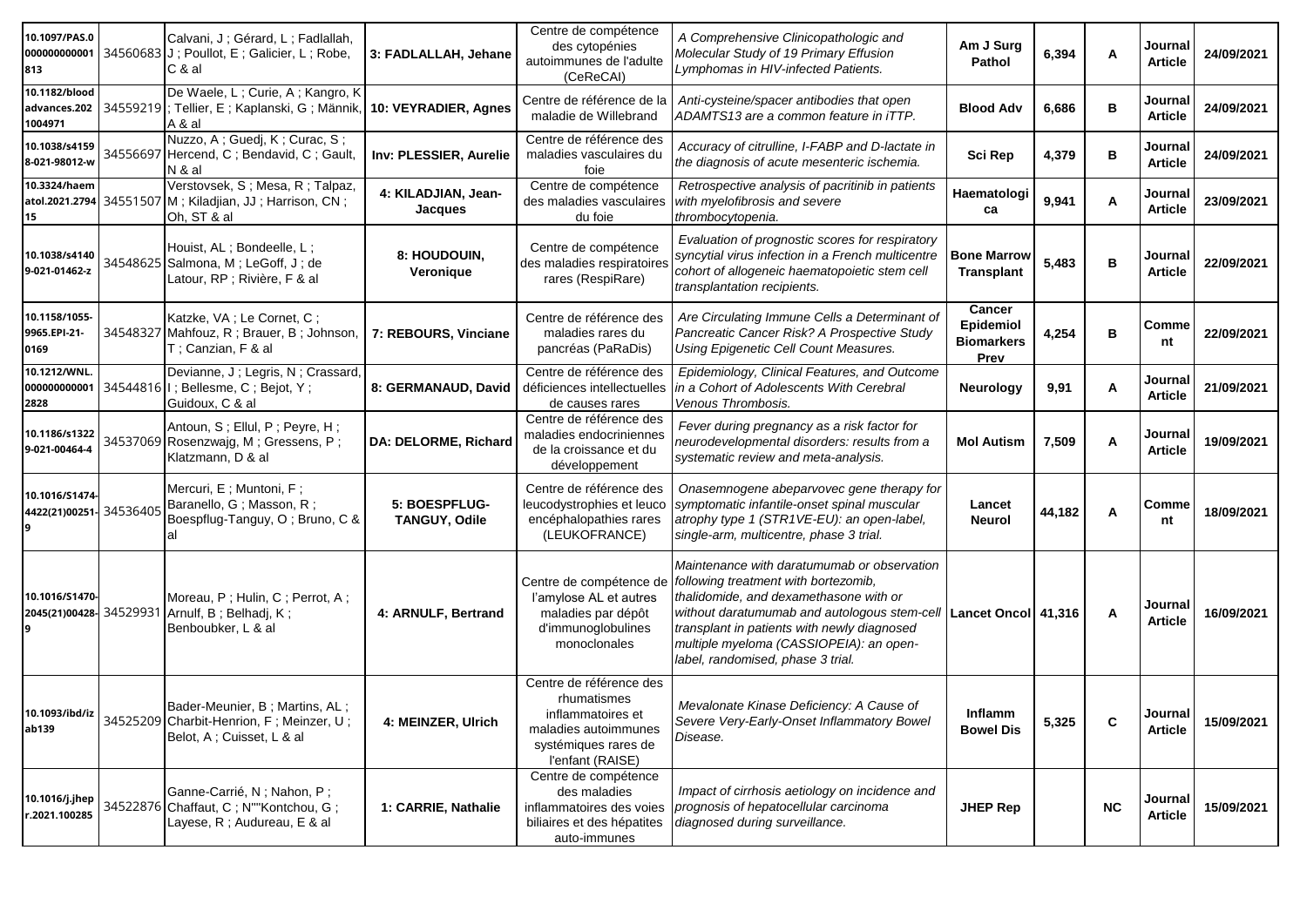| 10.1111/liv.15<br>056                    | 34520614 | Santos, M; Protopopescu, C;<br>Delarocque-Astagneau, E;<br>Bourlière, M ; Petrov-Sanchez, V ;<br>Di Beo, V & al | Inv: CARRIE, Nathalie                    | Centre de compétence<br>des maladies<br>inflammatoires des voies<br>biliaires et des hépatites<br>auto-immunes                    | Late presentation for HCV care: Time to target<br>people with diabetes and/or hazardous alcohol<br>use (ANRS CO22 HEPATHER cohort).                                                                                                                                                         | <b>Liver Int</b>                                       | 5,828 | $\mathbf c$ | Journal<br>Article        | 14/09/2021 |
|------------------------------------------|----------|-----------------------------------------------------------------------------------------------------------------|------------------------------------------|-----------------------------------------------------------------------------------------------------------------------------------|---------------------------------------------------------------------------------------------------------------------------------------------------------------------------------------------------------------------------------------------------------------------------------------------|--------------------------------------------------------|-------|-------------|---------------------------|------------|
| 10.1007/s0013<br>4-021-06521-z           |          | 34519846 Azoulay, É ; Soares, M ; Lengliné,                                                                     | 1: AZOULAY, Elie                         | Centre de référence des<br>microangiopathies<br>thrombotiques (CNR-<br>MAT)                                                       | Preempting critical care services for patients<br>with hematological malignancies.                                                                                                                                                                                                          | <b>Intensive</b><br><b>Care Med</b>                    | 17,44 | Α           | Editoria                  | 14/09/2021 |
| 10.1016/j.nep<br>hro.2021.06.00 34518130 |          | Harambat, J; Madden, I; Hogan,                                                                                  | DA: HOGAN, Julien                        | <b>MAladies Rénales</b><br>Héréditaires de l'Enfant et<br>de l'Adulte (MARHEA)                                                    | [Epidemiology of pediatric chronic kidney<br>diseasel.                                                                                                                                                                                                                                      | <b>Nephrol Ther</b>                                    | 0,722 | E           | Journal<br><b>Article</b> | 14/09/2021 |
| 10.1159/00051<br>8008                    |          | Cottin, V; Gueguen, S; Jouneau,<br>34515219 S; Nunes, H; Crestani, B;<br>Bonniaud, P & al                       | 5: CRESTANI, Bruno                       | Centre de référence des<br>maladies pulmonaires<br>rares (de l'adulte)<br>(ORPHA-LUNG)                                            | Impact of Gender on the Characteristics of<br>Patients with Idiopathic Pulmonary Fibrosis<br>Included in the RaDiCo-ILD Cohort.                                                                                                                                                             | <b>Respiration</b>                                     | 3,58  | C           | Journal<br><b>Article</b> | 13/09/2021 |
| 10.1016/S2213-<br>2600(21)00354-34506761 |          | Naccache, JM; Jouneau, S;<br>Didier, M; Borie, R; Cachanado,<br>M; Bourdin, A & al                              | 48: CRESTANI, Bruno                      | Centre de référence des<br>maladies pulmonaires<br>rares (de l'adulte)<br>(ORPHA-LUNG)                                            | Cyclophosphamide added to glucocorticoids in<br>acute exacerbation of idiopathic pulmonary<br>fibrosis (EXAFIP): a randomised, double-blind,<br>placebo-controlled, phase 3 trial.                                                                                                          | Lancet<br><b>Respir Med</b>                            | 30,7  | Α           | Journal<br><b>Article</b> | 10/09/2021 |
| 10.3389/fpsyt.<br>2021.701729            |          | Parellada, M ; San José Cáceres,<br>34504446 A; Palmer, M; Delorme, R;<br>Jones, EJH; Parr, JR & al             | 4: DELORME, Richard                      | Centre de référence des<br>maladies endocriniennes<br>de la croissance et du<br>développement                                     | A Phase II Randomized, Double-Blind,<br>Placebo-Controlled Study of the Efficacy,<br>Safety, and Tolerability of Arbaclofen<br>Administered for the Treatment of Social<br>Function in Children and Adolescents With<br>Autism Spectrum Disorders: Study Protocol for<br>AIMS-2-TRIALS-CT1. | Front<br><b>Psychiatry</b>                             | 4,157 | в           | Journal<br>Article        | 10/09/2021 |
| 10.1038/s1003<br>8-021-00945-7           | 34504271 | Amin, M; Vignal, C; Hamed, AAA<br>; Mohammed, IN; Elseed, MA;<br>Drunat, S & al                                 | <b>ADA:BOESPFLUG-</b><br>TANGUY, Odile   | Centre de référence des<br>leucodystrophies et leuco<br>encéphalopathies rares<br>(LEUKOFRANCE)                                   | Novel variants causing megalencephalic<br>leukodystrophy in Sudanese families.                                                                                                                                                                                                              | J Hum Genet                                            | 3,172 | D           | Journal<br><b>Article</b> | 10/09/2021 |
| 10.1152/ajplu<br>ng.00105.2021           |          | Ghanem, M; Homps-Legrand, M;<br>34496650 Garnier, M; Morer, L; Goletto, T;<br>Frija-Masson, J & al              | <b>DA: CRESTANI, Bruno</b>               | Centre de référence des<br>maladies pulmonaires<br>rares (de l'adulte)<br>(ORPHA-LUNG)                                            | Blood fibrocytes are associated with severity<br>and prognosis in COVID-19 pneumonia.                                                                                                                                                                                                       | Am J Physiol<br><b>Lung Cell</b><br><b>Mol Physiol</b> | 5,464 | B           | Journal<br><b>Article</b> | 09/09/2021 |
| 10.1182/blood<br>advances.202<br>0004172 | 34495312 | Kangro, K; Roose, E; Joly, BS;<br>Sinkovits, G; Falter, T; von Auer,<br>C & al                                  | 13: VEYRADIER, Agnes                     | Centre de référence de la<br>maladie de Willebrand                                                                                | Anti-ADAMTS13 autoantibody profiling in<br>patients with immune-mediated thrombotic<br>thrombocytopenic purpura.                                                                                                                                                                            | <b>Blood Adv</b>                                       | 6,686 | в           | Journal<br><b>Article</b> | 08/09/2021 |
| 10.1016/j.bone<br>.2021.116167           |          | Léger, B ; Fardellone, P ; Cormier,<br>34492359 C; Ostertag, A; Funck-Brentano,<br>T : Fabre, S & al            | 5: FUNCK<br><b>BRENTANO, Thomas</b>      | Centre de compétence<br>des maladies osseuses<br>constitutionnelles                                                               | Inadequate response to treatment reveals<br>persistent osteoclast bone resorption in<br>osteoporotic patients.                                                                                                                                                                              | <b>Bone</b>                                            | 4,398 | $\mathbf c$ | Journal<br><b>Article</b> | 07/09/2021 |
| 10.1111/jsr.13<br>480                    |          | Bertrand, L; Schröder, C;<br>34490948 Bourgin, P; Maruani, J; Atoui, Y;<br>d""Ortho, MP & al                    | 6: D ORTHO, Marie-Pia                    | Centre de compétence<br>des narcolepsies et<br>hypersomnies rares                                                                 | Sleep and circadian rhythm characteristics in<br>individuals from the general population during<br>the French COVID-19 full lockdown.                                                                                                                                                       | J Sleep Res                                            | 3,981 | $\mathbf c$ | Journal<br><b>Article</b> | 07/09/2021 |
| 10.1007/s0058<br>6-021-06986-y           |          | Simon, AL; Angelliaume, A;<br>34490588 Happiette, A; Huneidi, M; Julien-<br>Marsollier, F; Ilharreborde, B      | <b>DA: ILHARREBORDE,</b><br><b>Brice</b> | Centre de compétence<br>des anomalies du<br>développement et<br>syndromes malformatif<br>d'Ile-de-France                          | Halo-gravity traction followed by definitive<br>fusion in severe early onset scoliosis: results of<br>a trunk analysis based on biplanar 3D<br>reconstructions.                                                                                                                             | Eur Spine J                                            | 3,134 | $\mathbf c$ | Journal<br><b>Article</b> | 07/09/2021 |
| 10.1016/j.tracl<br>i.2021.09.002         | 34487854 | Lesprit, E; Missud, F; Arnould, A<br>Smaine, D; Benkerrou, M                                                    | <b>DA: BENKERROU,</b><br><b>Malika</b>   | Syndromes<br>Drépanocytaires<br>Majeurs, Thalassémies et<br>Autres Pathologies Rares<br>du Globule Rouge et de<br>l'Erythropoïese | [Erythrapheresis in children with sickle cell<br>disease, experience of a paediatric apheresis<br>unit].                                                                                                                                                                                    | <b>Transfus Clin</b><br><b>Biol</b>                    | 1,406 | E           | Journal<br><b>Article</b> | 06/09/2021 |